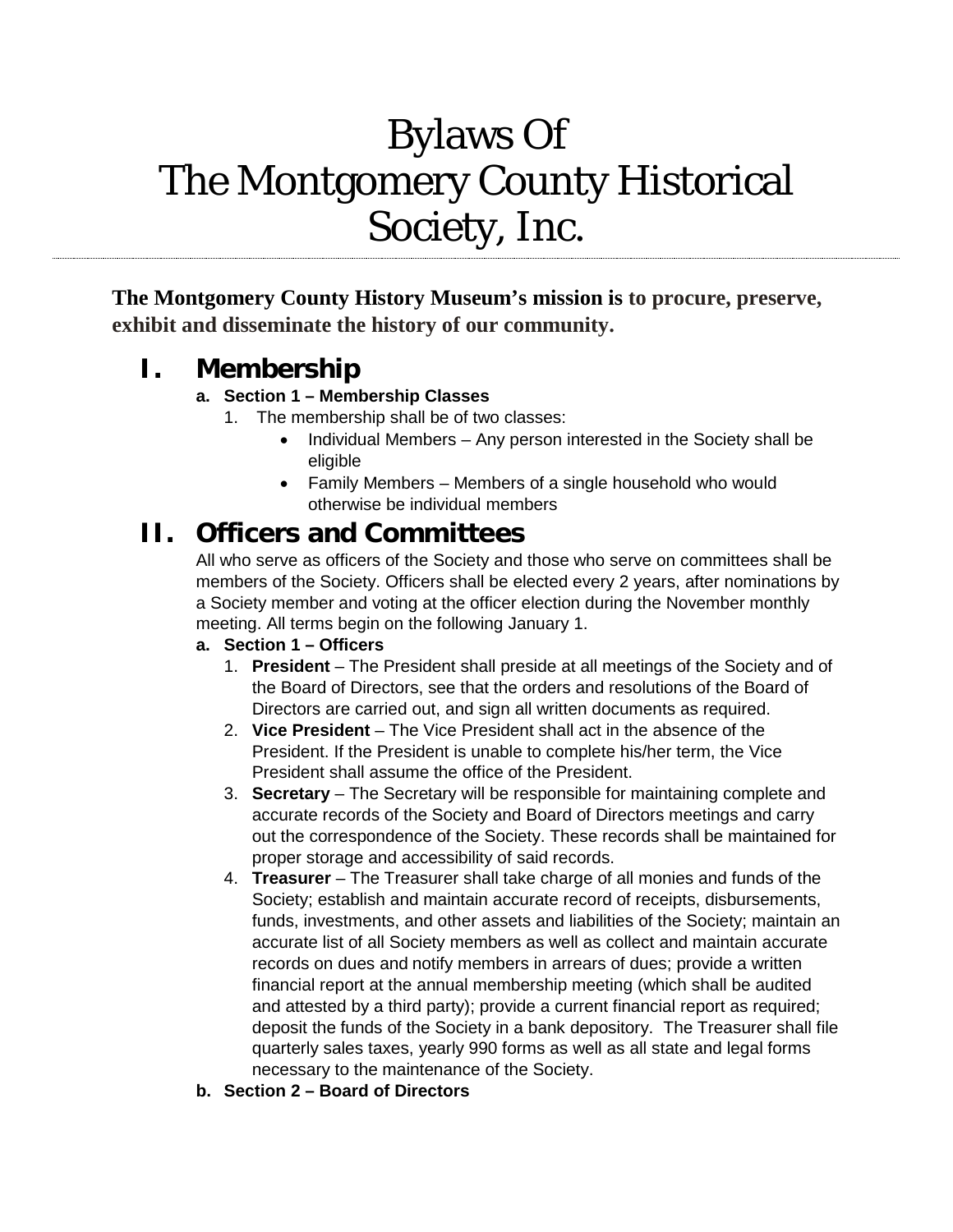The Board of Directors shall be comprised of the Officers and 3 other Society members in good standing, nominated by the President and approved by the other officers for a term of 3 years. The Board shall have regular quarterly meetings with special meetings called as needed.

#### **c. Section 3 – Committees**

- 1.Museum
- 2. Programs and Meetings
- 3. Membership and PR
- 4. Funding, Development and Budget

## **III. Meetings**

- a. **Section 1** A membership meeting shall be held on the fourth Monday of each month, excluding December, or as determined by the President
- b. **Section 2** Parliamentary Rules *Robert's Rules of Order Revisted* is the authority for parliamentary rule of procedure for all business meetings of the Society and of the Board of Directors except where there is a conflict with the Constitution, or these Bylaws. The Constitution shall take precedence over these By-Laws in the event of conflict within these documents.

### **IV. Finances**

- a. **Section 1 – Budget** The Board of Directors shall establish the annual budget for the Society to be approved in the December board meeting
- b. **Section 2 – Accounting Procedures** All funds received for all purposes shall pass through the hands of the treasurer and be properly recorded on the books of the Society
- c. **Section 3 – Fiscal Year** The fiscal year of the Society shall be the calendar year from January 1 through December 31.
- d. **Section 4 – Audit** A third party internal audit of the records of the Society to be conducted annually.

## **V. Amendments**

Changes in the Constitution and By-laws may be made in accordance with the following procedures at any regular or special called business meeting of the Board of Directors:

- a. Each amendment or change shall be read and may be discussed at one meeting of the Board of Directors. The amendment or change must be then tabled until the next regular or special called business meeting. The amendment or change shall then be brought to the table for further discussion and may be voted upon at that meeting.
- b. Amendments to the constitution shall be by two-third vote of those present. Amendments to the bylaws shall have a concurrence of most the Board of Directors present and voting.